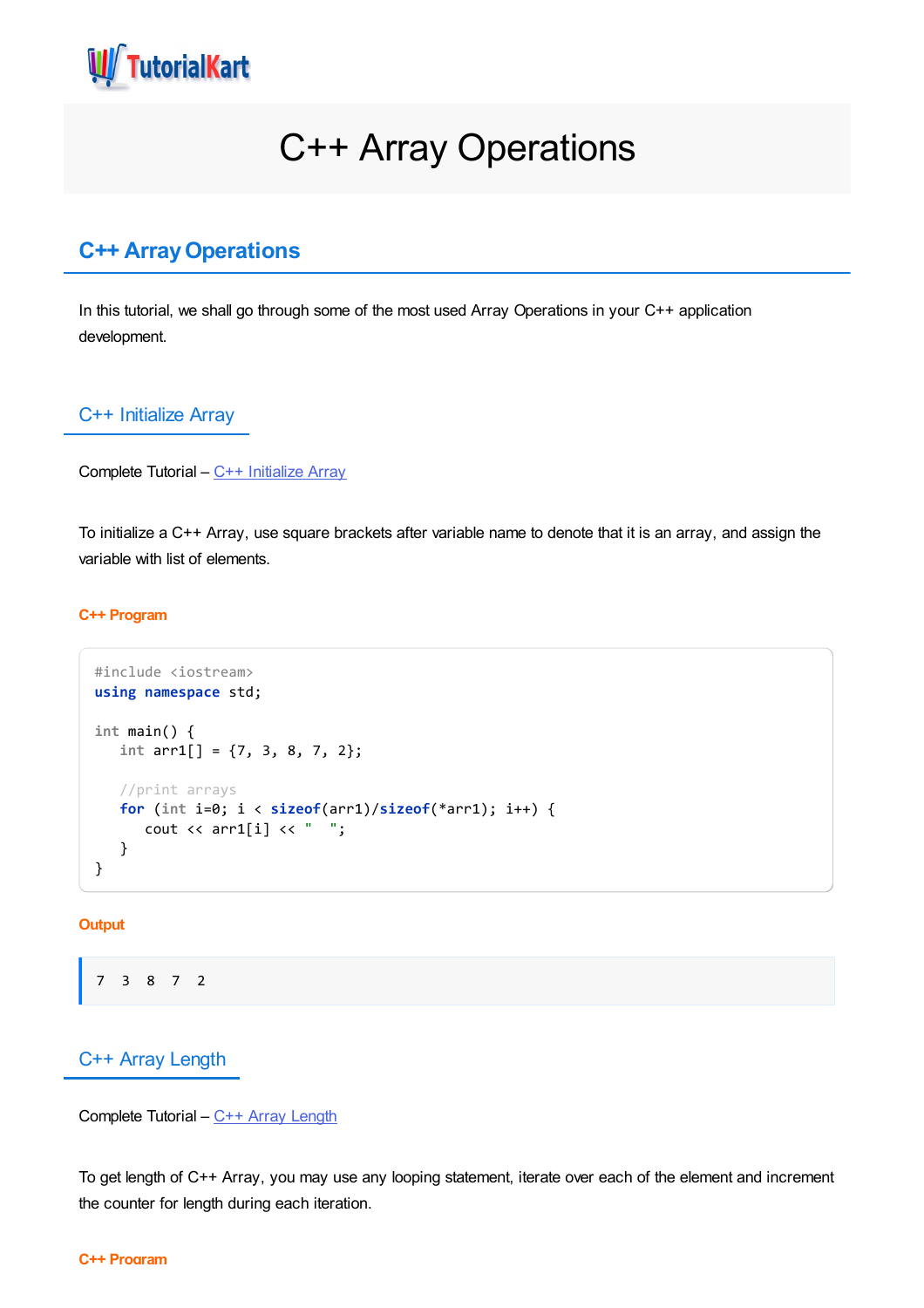```
C++ Program
```

```
#include <iostream>
using namespace std;
int main() {
  int arr[] = {3, 5, 8, 13, 21, 34};
  int len = 0;
  for (int n: arr)
      len++;
  cout << len;
}
```
### **Output**

6

## C++ Print Array

Complete Tutorial – C++ Print [Array](https://www.tutorialkart.com/cpp/cpp-print-array/)

To print all Array Elements, you can use any of the C++ loop statements.

#### **C++ Program**

```
#include <iostream>
using namespace std;
int main() {
  int arr[7] = {25, 63, 74, 69, 81, 65, 68};
  for (int element: arr) {
      cout << element << " ";
  }
}
```
**Output**

25 63 74 69 81 65 68

## C++ Loop through Array Elements

Complete Tutorial – C++ Loop through Array [Elements](https://www.tutorialkart.com/cpp/cpp-array-loop/)

#### **C++ Program**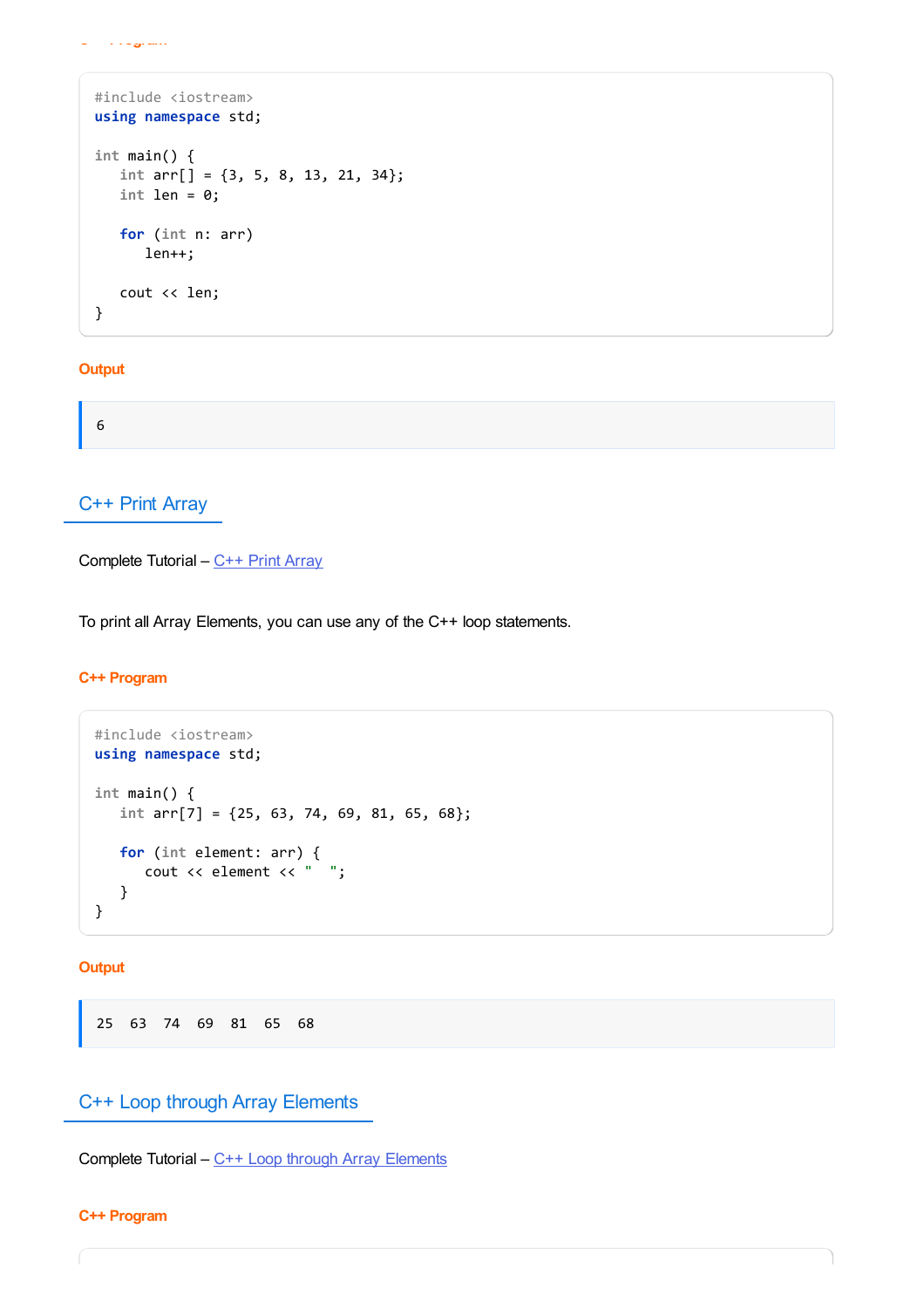```
#include <iostream>
using namespace std;
int main() {
   int arr[7] = {25, 63, 74, 69, 81, 65, 68};
   int i=0;
   while (i < 7) {
      cout \langle arr[i] \langle \langle " ";
       i++;
   }
}
```
#### **Output**

25 63 74 69 81 65 68

## **Conclusion**

In this  $C++$  [Tutorial](https://www.tutorialkart.com/cpp/), we have learned some of the Array Operations, with examples and detailed tutorials.

| <b>C++ Tutorials</b>        |
|-----------------------------|
| $\div$ C++ Tutorial         |
| ← C++ Hello World Program   |
| $\div$ C++ If Else          |
| $\div$ C++ Switch           |
| ← C++ Ternary Operator      |
| ← C++ Logical Operations    |
| ← C++ Arithmetic Operations |
| ← C++ While Loop            |
| ← C++ Do-While Loop         |
| + C++ For Loop              |
| + C++ ForEach               |
| + C++ Continue              |
| $\div$ C++ Break            |
| ← C++ Comments              |
| + C++ Recursion             |
| + C++ Try Catch             |